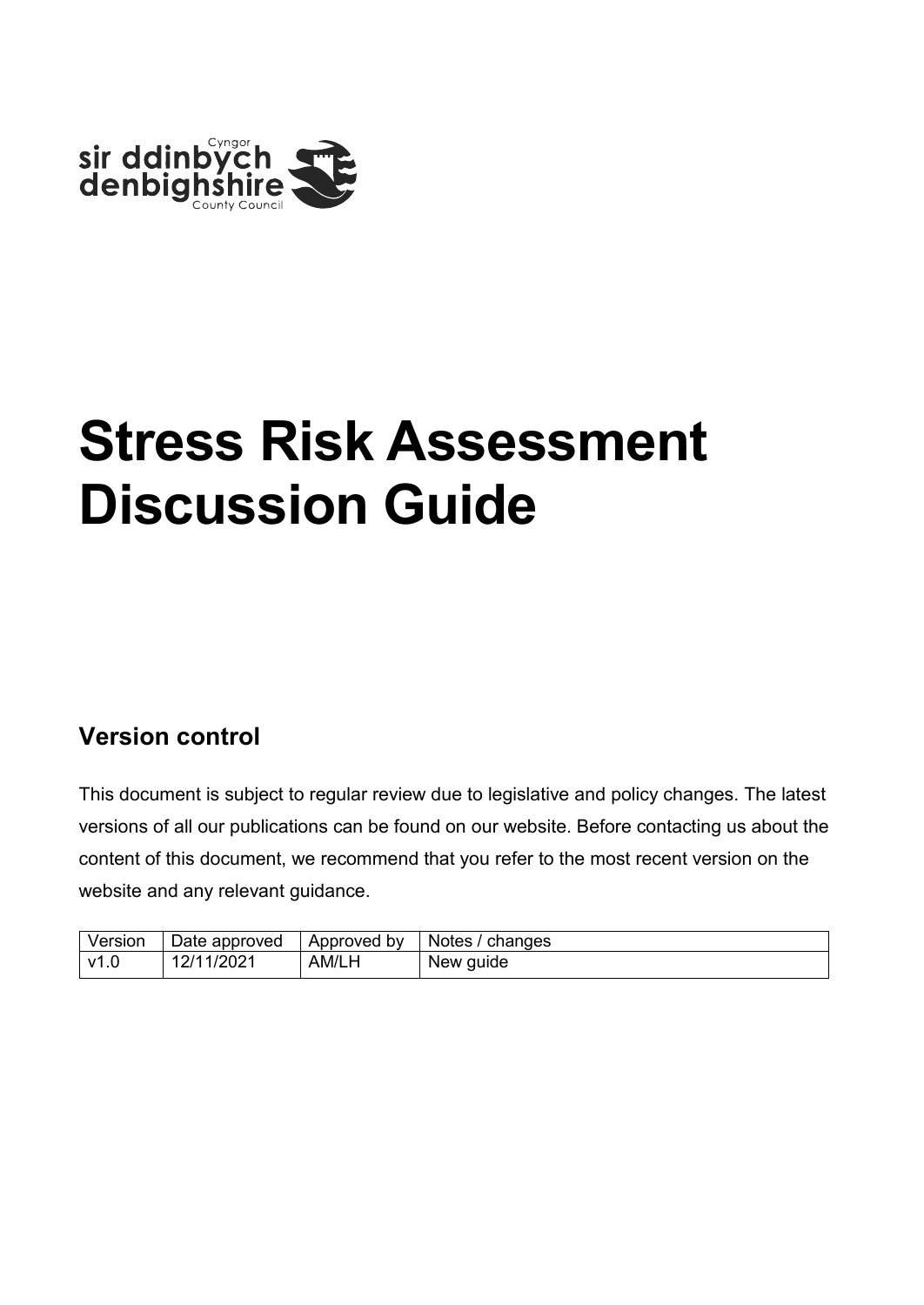| 1              | <b>DEMANDS OF</b><br>THE JOB                                                                                      | Example<br>answers | Items for discussion and support to consider if risk score<br>is 3 or above                                                                                                                                                                                                                    |
|----------------|-------------------------------------------------------------------------------------------------------------------|--------------------|------------------------------------------------------------------------------------------------------------------------------------------------------------------------------------------------------------------------------------------------------------------------------------------------|
| 1A             | Do you feel able to<br>use your skills and<br>knowledge in your<br>work?                                          | <b>No</b>          | Discussion around JD and what skills are relevant. How<br>would the employee like to be supported with this?                                                                                                                                                                                   |
| 1B             | Do you regularly<br>have to work more<br>than your<br>contracted hours?                                           | No                 | Discuss why this is happening and if it is necessary, is it<br>at peak times and if so, can hours be adjusted at other<br>times? Discussion to explore how the employee can be<br>supported with this. i.e. can processes be streamlined?<br>Could further training or resources support this? |
| 1 <sub>C</sub> | Do you feel there<br>are enough<br>resources (time,<br>people &<br>equipment) to<br>enable you to do<br>your job? | <b>No</b>          | Determine where the employee believes the resources<br>are lacking. Consider if current processes are adequate.<br>Could further training or resources be made available?                                                                                                                      |
| 1D             | Are you happy<br>with any<br>responsibilities<br>you have,<br>including<br>responsibility for<br>other people?    | No                 | Responsibilities should be in line with job description<br>and person specification. Changes to this could result in<br>the job roles being revaluated to a different grade.                                                                                                                   |
| 1E             | Is your work and<br>home life<br>balanced?                                                                        | No                 | What can the employee do to change this? Can the<br>employer do anything to support this?                                                                                                                                                                                                      |
| 1F             | Do you have to<br>work to strict<br>deadlines and are<br>they achievable?                                         | <b>No</b>          | Discuss why these are necessary and consider if<br>schedules can be changed to alleviate deadline<br>pressure. Does the employee have any suggestions?                                                                                                                                         |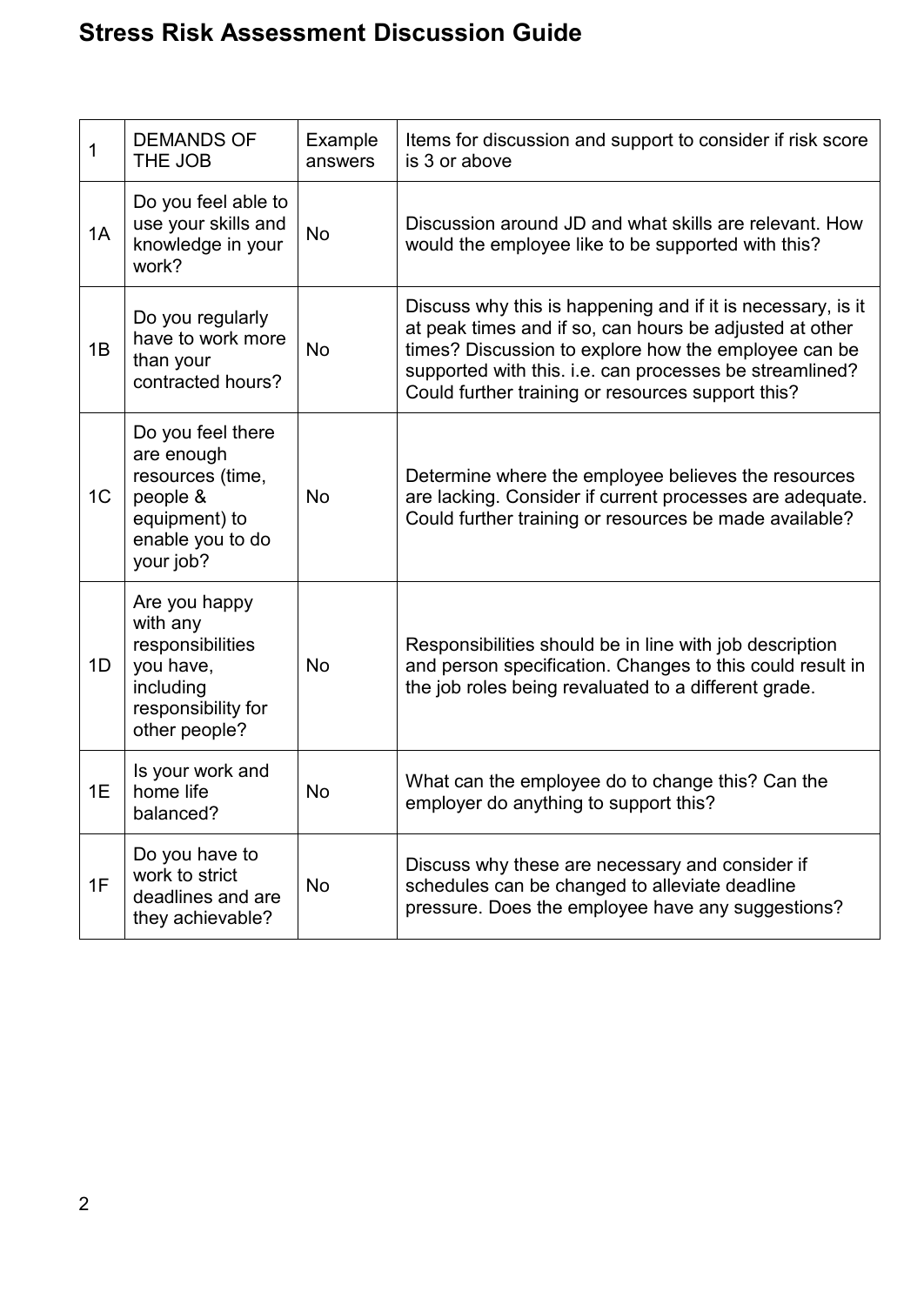| $\overline{2}$ | <b>SUPPORT FROM</b><br><b>MANAGER/HEAD</b><br><b>TEACHER &amp;</b>                                                                                                 | Example<br>answers | Items for discussion and support to consider if risk score<br>is 3 or above                                                                                                                                                                                                                                                                                                                                                                                                                                                              |
|----------------|--------------------------------------------------------------------------------------------------------------------------------------------------------------------|--------------------|------------------------------------------------------------------------------------------------------------------------------------------------------------------------------------------------------------------------------------------------------------------------------------------------------------------------------------------------------------------------------------------------------------------------------------------------------------------------------------------------------------------------------------------|
|                | <b>COLLEAGUES</b>                                                                                                                                                  |                    |                                                                                                                                                                                                                                                                                                                                                                                                                                                                                                                                          |
| 2A             | At work, do you<br>feel listened to<br>when expressing<br>your views on<br>issues that directly<br>concern you?                                                    | No                 | Discuss examples of this with employee and explore<br>how the employee could be supported with this. Ensure<br>121's are regular and recorded in relevant documents.                                                                                                                                                                                                                                                                                                                                                                     |
| 2B             | Are you happy<br>with your Review<br>sessions/121s and<br>the feedback from<br>your Manager/<br>Head Teacher?                                                      | <b>No</b>          | Determine why the employee is not happy with this. Are<br>121s regular? Are lines of communication open and<br>clear? Confirm the line of reporting with the employee<br>and any forums of communication such as<br>intranet/email/newsletter/team meetings/toolbox talks                                                                                                                                                                                                                                                                |
| 2C             | Do you feel<br>supported in<br>work?                                                                                                                               | <b>No</b>          | 121s should begin with 'How are you?' question.<br>Discuss if the employee needs any extra support at this<br>time. Discuss what help and support the employee feels<br>they aren't getting.                                                                                                                                                                                                                                                                                                                                             |
| 2D             | Do you believe<br>you would be<br>treated with<br>compassion and<br>support if you<br>reported (or were<br>absent from work)<br>with a stress<br>related disorder? | No                 | Ask why the employee feels like this. Does the<br>employee know about the Employee Assistance<br>Programme (EAP) provide by Care First? Are they<br>aware of the Mental Health and Wellbeing support<br>pages on LINC or the Denbighshire website for<br>employees? https://www.denbighshire.gov.uk/en/jobs-<br>and-employees/my-employment/mental-health-<br>wellbeing/mental-health-and-wellbeing.aspxlf absent,<br>has the Attendance at Work procedure implemented and<br>regular contact and support been given to the<br>employee? |
| 2E             | Is there someone<br>you can openly<br>discuss personal<br>matters and<br>problems with if<br>you want to?                                                          | <b>No</b>          | Discuss why the employee feels this way and explore<br>options to improve this. Also, signpost to Mental Health<br>and Wellbeing page on LINC which also has Care First<br>details.                                                                                                                                                                                                                                                                                                                                                      |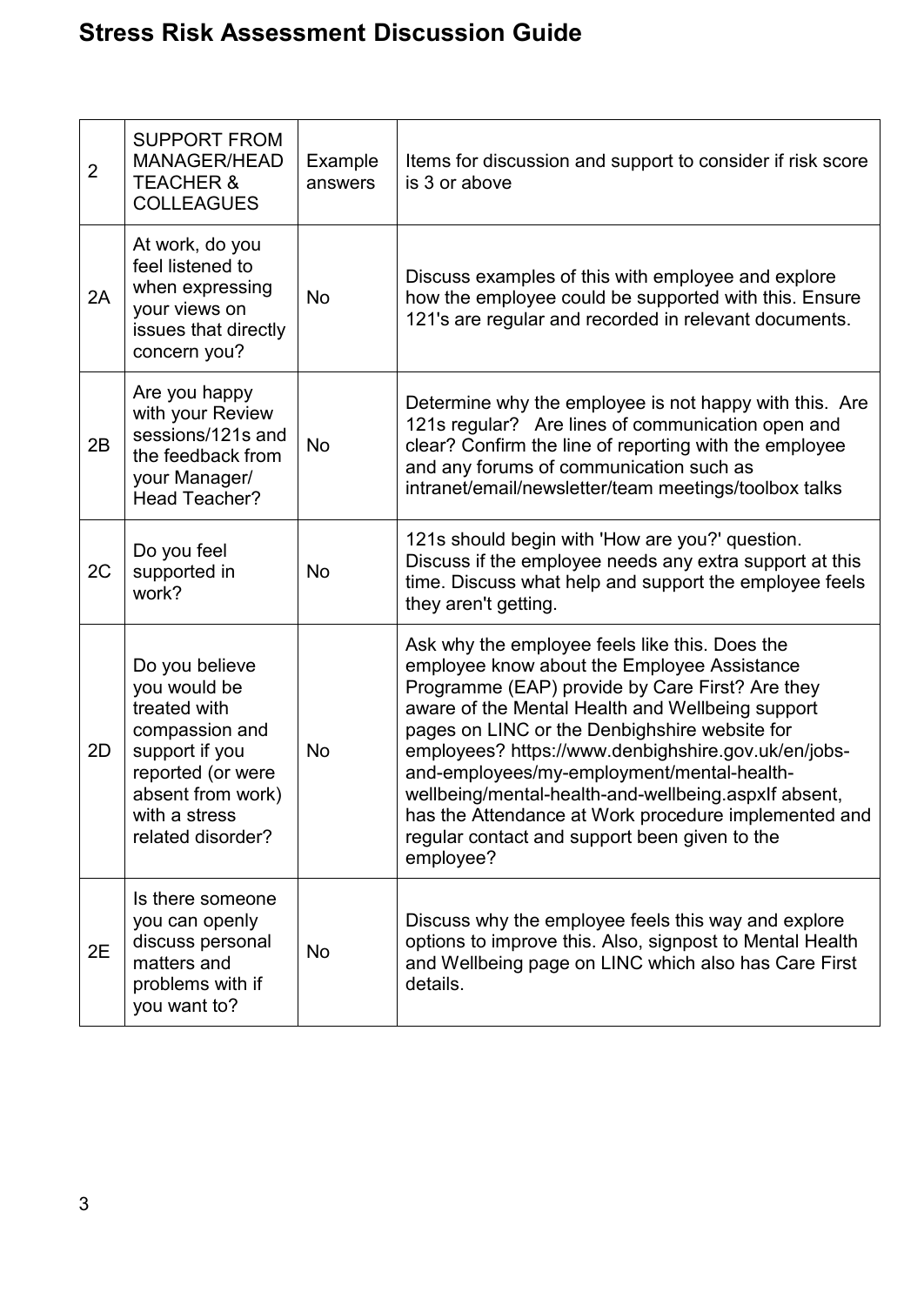| 3  | <b>CLARITY OF</b><br><b>ROLE</b>                                                                           | Example<br>answers | Items for discussion and support to consider if risk score<br>is 3 or above                                                                                                                                                                                                                                                                |
|----|------------------------------------------------------------------------------------------------------------|--------------------|--------------------------------------------------------------------------------------------------------------------------------------------------------------------------------------------------------------------------------------------------------------------------------------------------------------------------------------------|
| 3A | Do you<br>understand all of<br>your job and what<br>you are expected<br>to do?                             | <b>No</b>          | Explore the reasons why? Has full training been<br>implemented? Is the job true to the job description? Ask<br>the employee which areas they need clarification in.                                                                                                                                                                        |
| 3B | Are you happy<br>with the level of<br>training you<br>receive for your<br>job?                             | <b>No</b>          | Check induction training is complete and probation<br>period has been successful. Consider additional training<br>and extending probation period if necessary. Does the<br>employee know about current training available?<br>https://www.denbighshire.gov.uk/en/jobs-and-<br>employees/employee-development/employee-<br>development.aspx |
| 3C | Do you<br>understand the<br>importance of your<br>work and how it<br>contributes<br>overall?               | <b>No</b>          | Explore communication channels such as team<br>meetings, organisation charts showing structure.                                                                                                                                                                                                                                            |
| 3D | Do you<br>understand what<br>all the other<br>people in your<br>department/ team<br>are supposed to<br>do? | No                 | Explore communication channels such as team<br>meetings, organisation charts showing structure.                                                                                                                                                                                                                                            |

| $\overline{4}$ | <b>CONTROL OVER</b><br><b>HOW YOU WORK</b>                                            | Example<br>answers | Items for discussion and support to consider if risk score<br>is 3 or above                   |
|----------------|---------------------------------------------------------------------------------------|--------------------|-----------------------------------------------------------------------------------------------|
| 4A             | Do you feel you<br>have enough<br>variety in the<br>things you have to<br>do at work? | No.                | Ask the employee why they feel like this (give<br>consideration to the job description).      |
| 4B             | Do you have some<br>control over how<br>you do your work<br>tasks?                    | No                 | Discuss examples of this with the employee (give<br>consideration to safe working practices). |